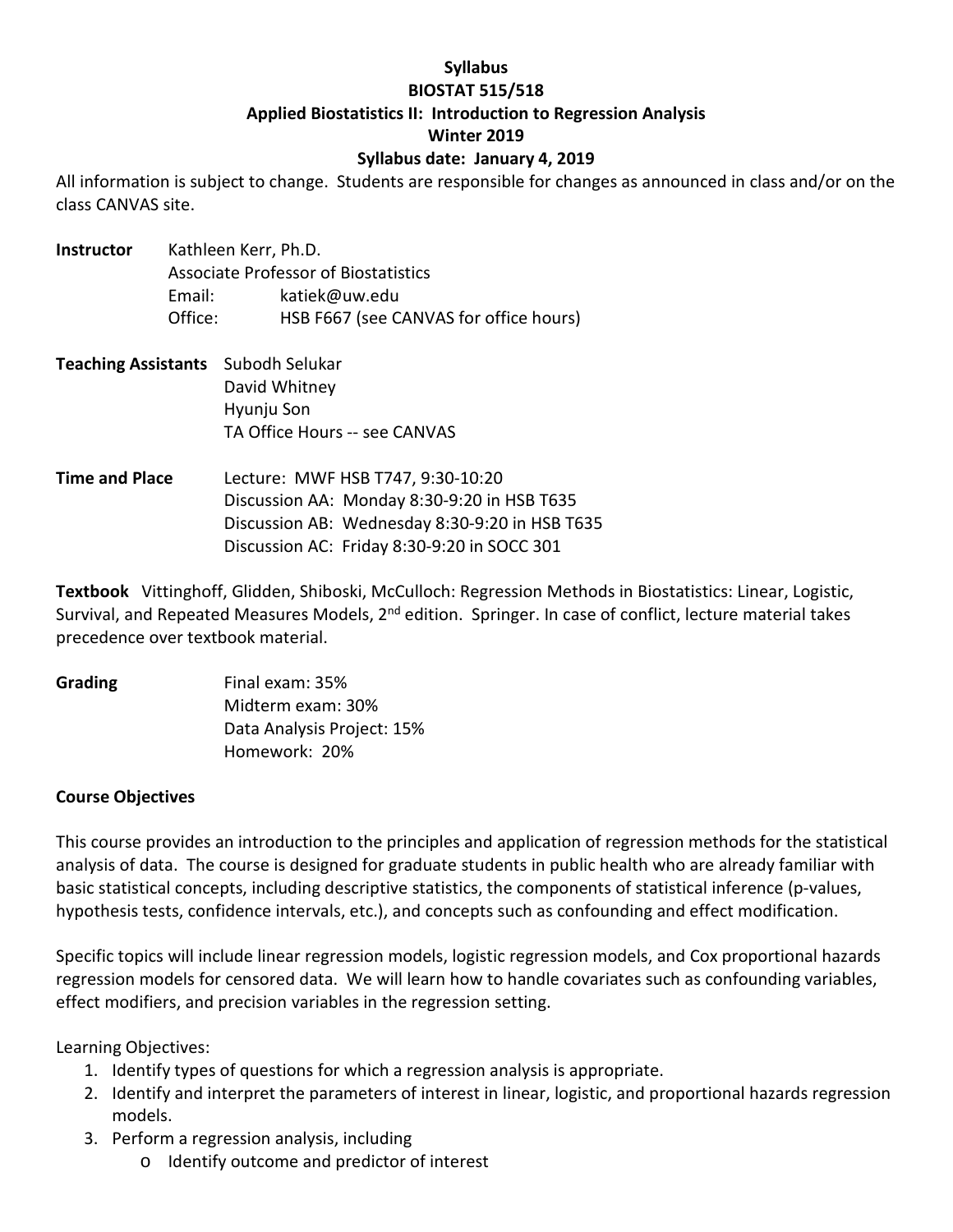- o Identify and justify model covariates, explain their role in the analysis
- o Identify appropriate transformations
- o Employ dummy variables as appropriate
- o Employ interactions terms as appropriate
- o Interpret regression parameters, p-values, and confidence intervals
- o Demonstrate proficiency with a statistical software package
- 4. Write a clear and concise scientific report based on a regression analysis
- 5. State and explain the assumptions underlying the conclusions of a regression analysis.
- 6. Identify when a regression analysis can address a scientific question of interest, and explain the limitations of the analysis for answering the question.

## **Software**

The "official" software package for this course is *R*. "Official" means that the instructor and teaching assistants will help with questions related to conducting data analyses in *R*. However, this is not a course in *R*. Examinations may ask students to interpret software output but will not examine knowledge of the *R* coding language. Students may use any statistical package that accomplishes the tasks necessary for the homework assignments and data analysis project.

# **Discussion Section**

Discussion section will be used for multiple purposes: discussing and expanding on course material, additional topics, and actively applying methods to datasets. Students may be required to conduct a first-pass analysis of specified datasets prior to Discussion Section.

## **Class CANVAS Site and Lecture Recordings**

The class CANVAS site serves as an archive of homework, handouts, lecture notes, and datasets. Students should check CANVAS regularly for information. Lecture notes will be made available on CANVAS the day before class. For students' convenience, Panopto recordings of lectures will be posted when possible. However, this is not a distance learning class, and students are responsible for all material in lectures regardless of whether a recording is available.

Time-sensitive announcements will be broadcast to the class through CANVAS. You may want to set your CANVAS settings to notify you when there are announcements or other updates.

## **Questions on course material and email policy**

Students who have questions on course material have the following resources: raise the question in class, raise the question in discussion section, attend office hours, ask the question on the CANVAS discussion board. The CANVAS discussion board is particularly useful for software questions.

Email is not an appropriate venue for asking questions about course material. Such emails to the instructor or TAs will not receive a response.

Please DO email the instructor if you think something is missing from CANVAS (e.g. lecture notes for the next day, homework assignment due within the next week, etc.).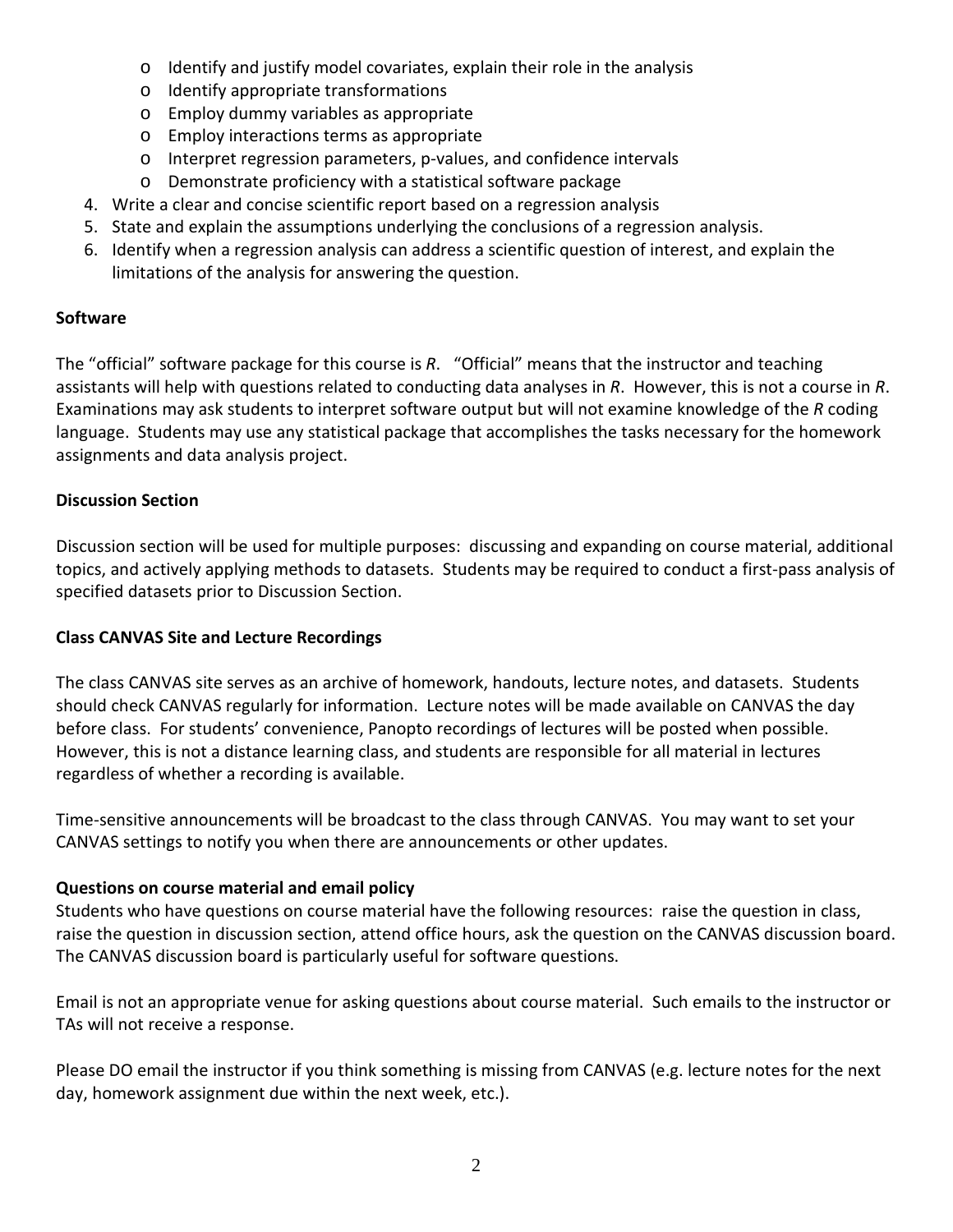## **Homework**

Homework assignments will be due approximately weekly. Students may consult with each other, the instructor, and the TAs on homework, but the submitted assignment should reflect a student's own work. In other words, it is fine to discuss the homework with others but not to copy someone else's solution.

Due to the size of the class, **late homework cannot be accepted** (even for good reasons). Because of this strict policy, the lowest homework score for each student will be dropped when calculating course grades. Note: there will be "grace period" of at least 1 hour after the due date/time before students can no longer upload homework. An assignment submitted during this grace period is eligible for full credit even if CANVAS marks it late.

In order to receive credit, homework should be neat, well-organized, and written in clear, grammaticallycorrect English using complete sentences. Raw output from software is unacceptable. Plots should be labeled, including axis labels, and options such as scale should be chosen to make the plot as informative as possible. Homework submissions that do not meet these standards will not be credited.

Homework is viewed as part of the learning experience of this course and not as a tool for evaluating mastery of course material. Therefore, homework will be graded based on a **good faith effort** to answer **all** homework questions. Submitted assignments demonstrating a good faith effort to all questions will receive the maximum of 10 points.

Each homework assignment is worth 10 points. Assignments submitted by the deadline will receive either 10, 9, or 0 points based on whether the student demonstrates a good faith effort to answer all of the questions on the assignment. Part of demonstrating a good faith effort is following the guidelines for homework above.

10: A good-faith effort was made on all parts of all problems.

9: A good-faith effort was made on all but very minor parts of one or a few problems. (For example, omitting a small component in part of a question). Or homework was complete but was slightly below-standard in some places.

0: At least one problem, or many parts of some problems did not receive a good-faith effort. (For example, not attempting to answer part of a question, or not attempting a whole question, or pasting software output rather than answering a question)

As mentioned above, the lowest homework grade will be dropped. As late homework is never accepted, student should save this for an unexpected situation (illness, family emergency, etc.)

A solution key will be provided after homework is graded. Because it is not possible to provide a comprehensive evaluation of every student's submitted homework, students should study the keys and compare them to their own work. Material in these keys is part of the course material and may appear on exams, even if it has not been covered in class.

## **Exams**

There will be an in-class midterm in early February and a final exam during finals week. Exams are closed book. Bring a pencil, eraser, and simple calculator to the exams. Calculators cannot have web or data connection (you cannot use your cell phone, tablet, etc. as a calculator).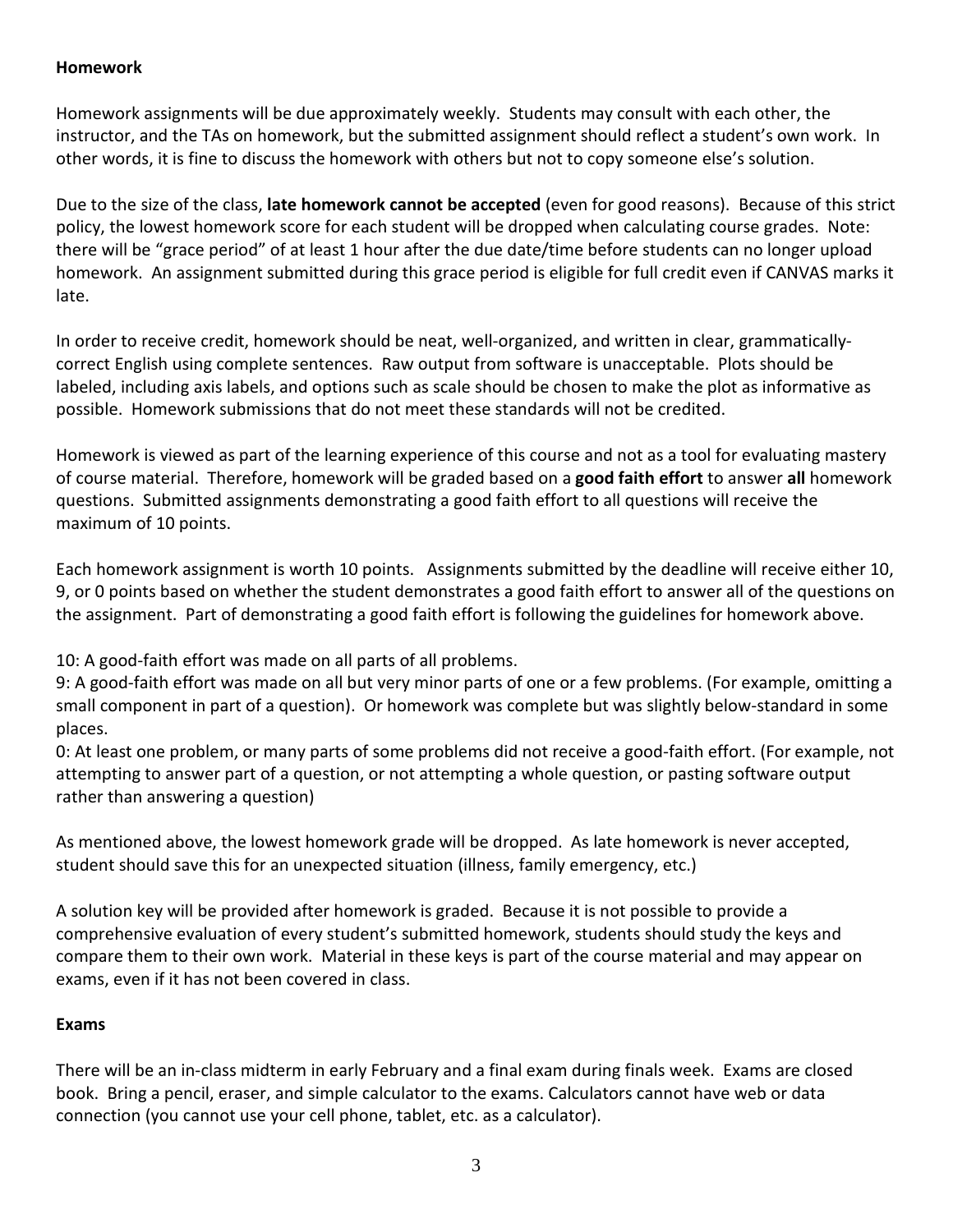#### **Group Data Analysis Project**

A Data Analysis project will be due in approximately Week 8. It will be an analysis of data using the methods covered in class, summarized in a formal report. The instructor will organize students into small groups for completing the project. More information about the project will be provided during the quarter.

#### **Access and Accommodation**

The experience of every student in this class is important, and your experience in this class is important to me. If you have already established accommodations with Disability Resources for Students (DRS), please communicate your approved accommodations to me at your earliest convenience so we can discuss your needs in this course.

If you have not yet established services through DRS, but have a temporary health condition or permanent disability that requires accommodations (conditions include but not limited to; mental health, attentionrelated, learning, vision, hearing, physical or health impacts), you are welcome to contact DRS at 206-543 8924 or [uwdrs@uw.edu](mailto:uwdrs@uw.edu) or [disability.uw.edu.](http://depts.washington.edu/uwdrs/) DRS offers resources and coordinates reasonable accommodations for students with disabilities and/or temporary health conditions. Reasonable accommodations are established through an interactive process between you, your instructor(s) and DRS. It is the policy and practice of the University of Washington to create inclusive and accessible learning environments consistent with federal and state law.

#### **Academic Integrity**

## <http://sph.washington.edu/students/academicintegrity/>

Students at the University of Washington (UW) are expected to maintain the highest standards of academic conduct, professional honesty, and personal integrity.

The UW School of Public Health (SPH) is committed to upholding standards of academic integrity consistent with the academic and professional communities of which it is a part. Plagiarism, cheating, and other misconduct are serious violations of the University of Washington **Student Conduct Code** (WAC 478-120). We expect you to know and follow the university's policies on cheating and plagiarism, and the **SPH Academic Integrity Policy**. Any suspected cases of academic misconduct will be handled according to University of Washington regulations. For more information, see the University of Washington **Community Standards and Student Conduct** website.

Here are links for the text above in boldface: UW Student Conduct Code (WAC 478-120) http://www.washington.edu/cssc/student-conduct-overview/student-code-of-conduct/ SPH Academic Integrity Policy http://sph.washington.edu/students/academicintegrity/ Community Standards and Student Conduct <http://www.washington.edu/cssc/>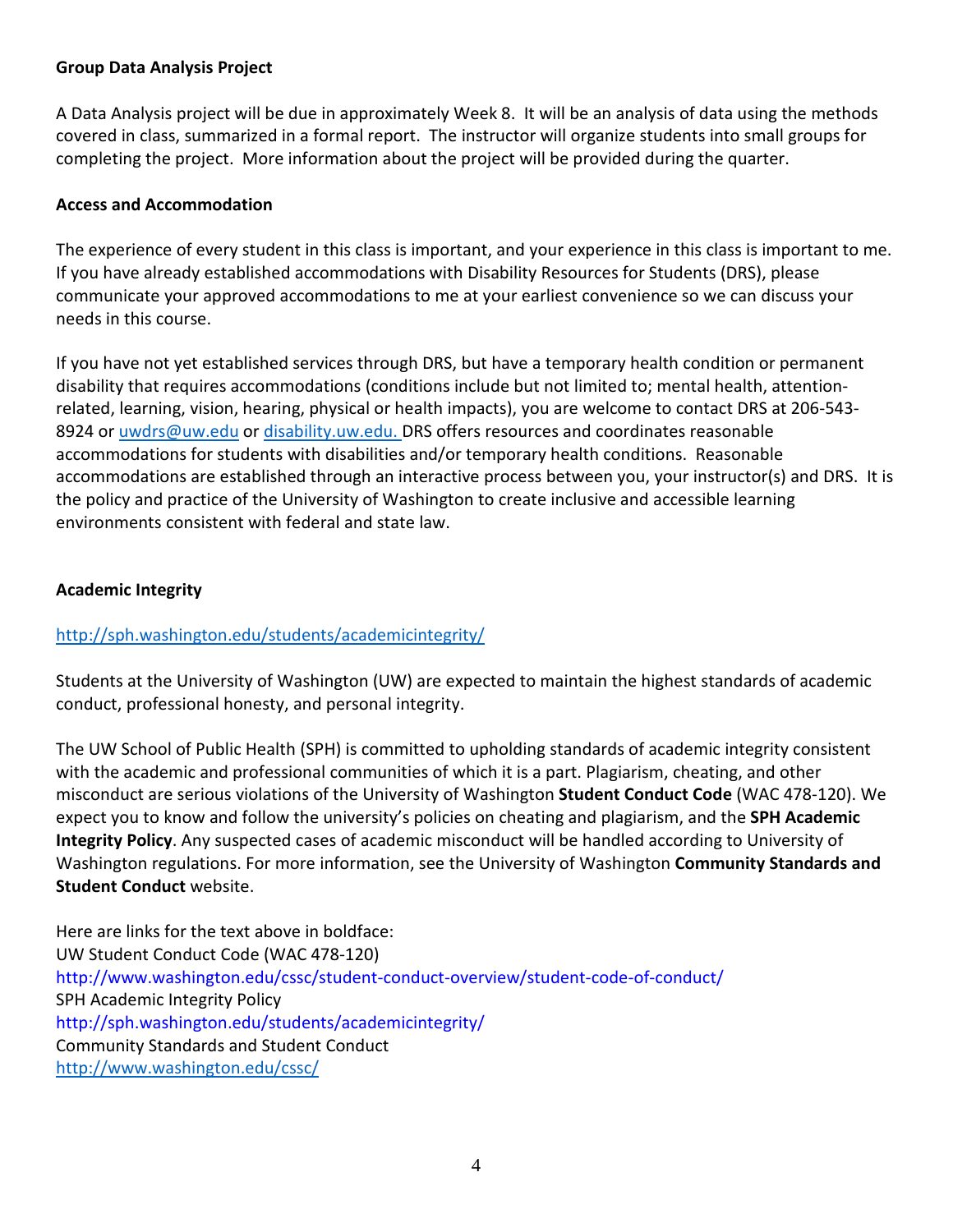## **Classroom Climate**

The UW School of Public Health seeks to ensure all students are fully included in each course. I strive to create an environment that reflects mutual respect and a shared desire to learn. I encourage students with concerns about classroom climate to talk to me, your advisor, a member of a departmental or SPH Diversity Committee and/or the program director.

#### **TA Concerns**

If you have any concerns about your TA, please see the TA about these concerns as soon as possible. If you are not comfortable talking with the TA or not satisfied with the response that you receive, you may contact the Department of Biostatistics Associate Director of Academic Affairs [\(biostgp@uw.edu\)](mailto:biostgp@uw.edu). If you are still not satisfied with the response that you receive, you may contact the Department of Biostatistics Chair [\(bchair@uw.edu\)](mailto:bchair@uw.edu). You may also contact the Graduate School at G-1 Communications Building, by phone at 206-543-5139 or by email at [raan@uw.edu.](mailto:raan@uw.edu)

#### **Acknowledgement**

Some course material is adapted from previous instructors, in particular Tim Thornton, Scott Emerson, and Thomas Lumley.